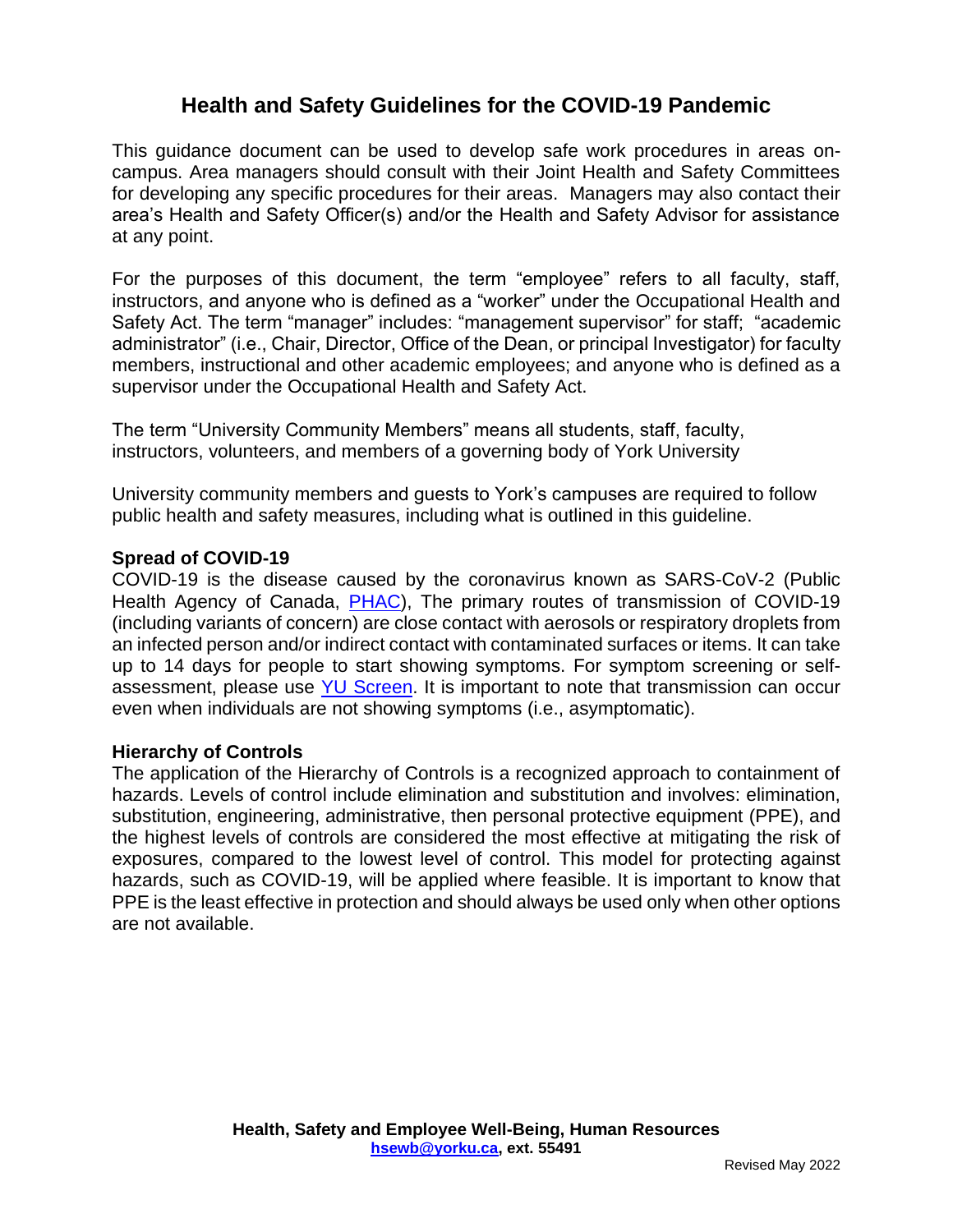

Following the hierarchy of controls, below are some strategies to prevent the spread of COVID-19 including, but not limited to:

- Not attending campus if unwell (elimination)
- Enhanced ventilation (engineering controls)
- Signage (administrative controls)
- Non-fitted masks and fitted masks (ex. PPE)

More information regarding these and other measures is provided below.

#### **1. General Strategies to prevent the spread of COVID-19:**

- Self-assess for symptoms, and stay at home or leave campus immediately if unwell. All university community members and quests are encouraged to use [YU Screen](https://yorku.ubixhealth.com/login) as a self-assessment tool.
- Follow the recommendations of government and the public health agencies regarding self-monitoring and self-isolation.
- Properly worn and snugly fitting [masks](https://www.yorku.ca/bettertogether/wp-content/uploads/sites/299/2022/04/2022-April_YorkUniversityMaskProtocolV11-Final-EN.pdf) are required in all indoor spaces at York.
- Physical distancing is encouraged where it is reasonable, especially if masks are removed (e.g., while eating or drinking).
- Frequent cleaning of high touch surfaces.
- Avoid touching eyes, nose, or mouth, especially with unwashed hands.
- Frequent handwashing with soap and water.
- Use alcohol-based hand sanitizers when handwashing facilities are unavailable.
- Cover coughs and sneezes with tissues. Dispose of used facial tissues immediately. If you do not have a facial tissue, cough or sneeze into your elbow.
- Speak to your Manager or other applicable personnel for tasks that may require PPE (e.g., medical or procedural masks, face shields, goggles).
- University community members and guests are encouraged to consistently adhere to good hygiene and public health measures, including frequent hand washing and physical distancing where reasonable.

**Health, Safety and Employee Well-Being, Human Resources [hsewb@yorku.ca,](mailto:hsewb@yorku.ca) ext. 55491**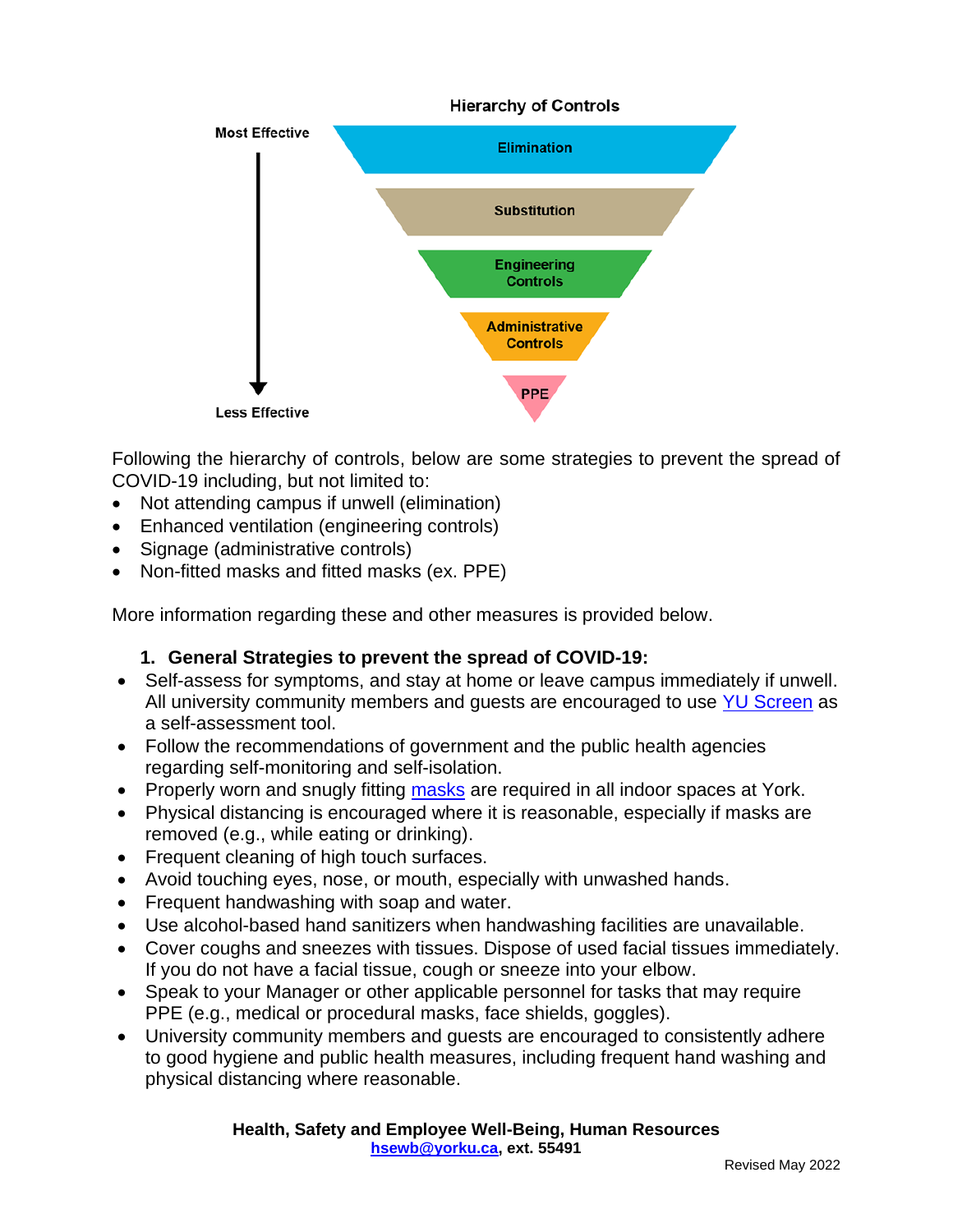• York University encourages all community members to receive a full COVID-19 vaccination series, as well as third or fourth doses when eligible. University community members are encouraged to keep their vaccination status up to date on YU Screen.

## **2. Screening, Self-Disclosure and Incident Management Protocol**

This **[protocol](https://www.yorku.ca/bettertogether/wp-content/uploads/sites/299/2022/01/2022-Jan-11-YorkU-Self-Disclosure-Screening-and-Incident-Management-Protocol-V2.pdf)** provides information and guidance to university community members, contractors, visitors, and managers overseeing areas/teams with respect to selfdisclosure of COVID-19, screening practices and incident management processes..

University community members and [guests](https://www.yorku.ca/bettertogether/wp-content/uploads/sites/299/2021/12/COVID-19-Protocol-for-HS-Information-for-non-contractor-guests.pdf) should self-assess for symptoms prior to attending campus, and are not permitted to attend campus, or must leave campus immediately, if unwell. [YU Screen](https://yorku.ubixhealth.com/) remains available for self-assessment, and those who fail screening will receive follow up from their respective case and contact management divisions with further guidance and information on symptoms, isolation periods and accommodation needs. Community members who disclose a positive test result to their Manager and/or Health, Safety and Employee Well-Being (HSEWB) should be directed to complete [YU Screen](https://yorku.ubixhealth.com/login) and await follow up. Personal health information will remain confidential.

#### **3. Respiratory Etiquette**

The best way to prevent infection is to avoid being exposed to the virus with general prevention measures indicated above. Cover your cough or sneeze with a tissue, then immediately throw the tissue in the garbage and wash your hands. If you do not have a tissue, sneeze or cough into your sleeve or arm to prevent the spread of respiratory droplets. Until further notice, all university community members and guests are required to a mask while indoors on York's campuses.

#### **4. Handwashing/Hand sanitizing**

Handwashing remains one of the most effective ways of preventing transmission and protecting individuals from respiratory viruses, including COVID-19. Proper handwashing helps prevent the transfer of the COVID-19 virus from surface to surface, and from contaminated surfaces or materials to the hands and subsequently to other parts of the body – particularly the eyes, nose and mouth.

University community members are reminded to wash their hands frequently with soap and water, thoroughly, for at least 20 seconds, scrubbing the backs of the hands, between the fingers and under the fingernails. Dry hands completely afterward. Use alcohol-based hand sanitizers when handwashing facilities are unavailable.

Hand sanitizers have been installed on York's campuses in high traffic, public circulation areas such as entrances, service counters, elevator lobbies and outside washrooms, as determined by risk assessment in approved space use on campus. It is encouraged that community members carry a personal supply of hand sanitizer if they intend to use it in other spaces on campus.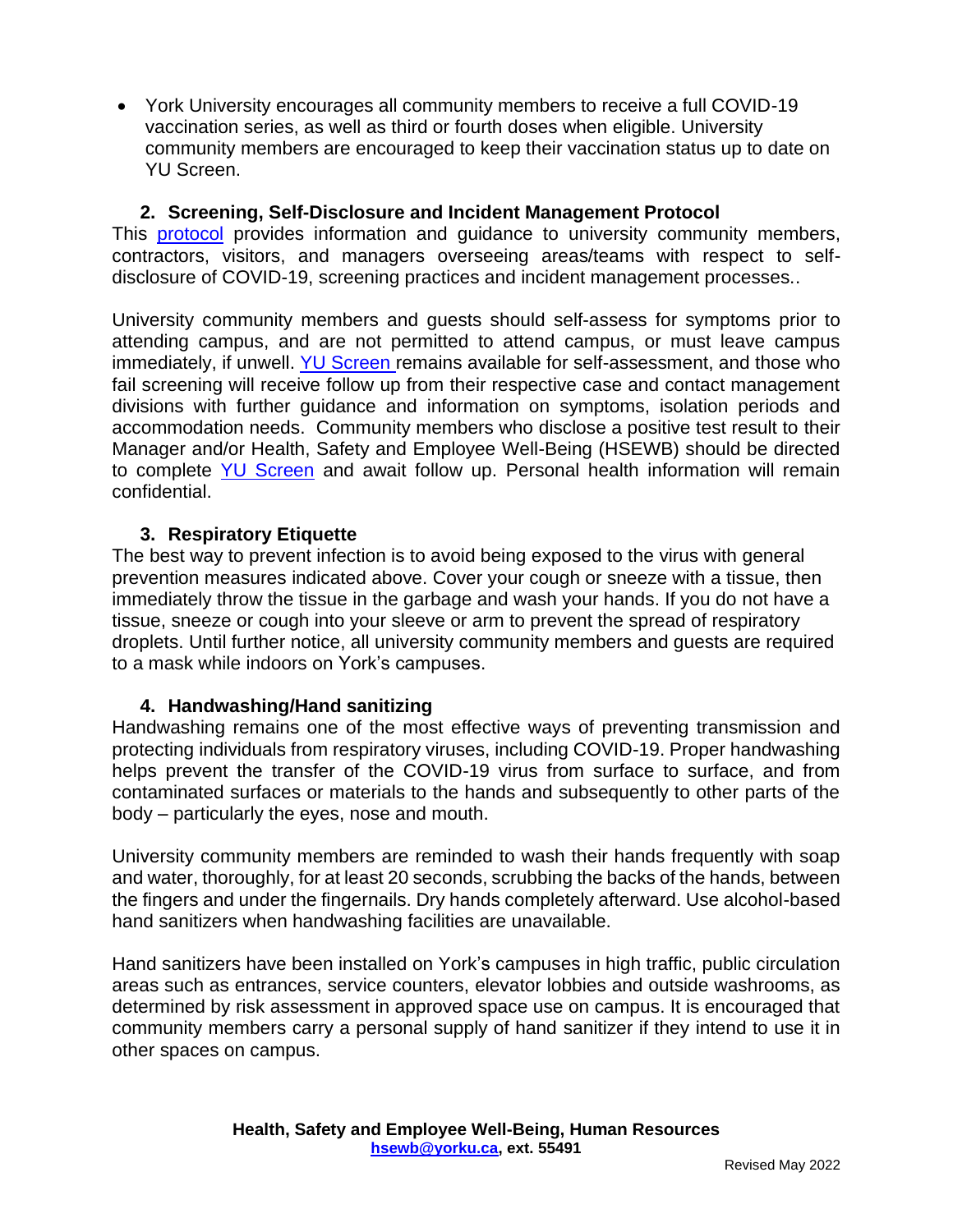# **5. Physical Distancing**

York does not require but continues to encourage physical distancing (maintaining a 2 metre distance from others) where it is reasonable. It is especially encouraged if masks are removed (e.g., while eating or drinking)

## **6. Shared Spaces**

### Designated Meeting Spaces

To ensure all in-person meeting participants remain safe, the following measures should be applied in shared meeting spaces:

- Meeting attendees are encouraged to give space to one another where reasonable, and especially in those instances where masks may be removed. Masks should always be worn by attendees, unless actively eating or drinking.
- Increase cleaning frequency for high touched and shared surfaces.

#### Designated Eating Spaces

Departments may designate additional spaces within their areas for the consumption of meals and packed lunches, such as employee lounges, kitchenettes, meeting rooms or closed-door offices. As masks will be removed for eating and drinking, these areas should adhere to additional practices to minimize the spread of COVID-19. Some recommended practices include:

- Physical distancing where it is reasonable or possible.
- •
- Consider use of outdoor spaces or open areas that are available and weather permitting, if possibl.
- Increase cleaning frequency for high touched and shared surfaces.

# **Important tips for eating and drinking:**

- Please wash or disinfect hands before/after eating or drinking.
- Sharing of food/utensils is not recommended and should be avoided.
- Please Clean/disinfect tables, microwaves, and other commonly handled items before/after use.
- Please dispose of garbage promptly.

#### **7. Masks**

Properly wearing a snugly-fitted mask is one of several public health measures used to reduce the spread and contamination of aerosols and/or respiratory droplets.

It is mandatory to wear masks in all indoor spaces at York University, as per the [Mask](https://www.yorku.ca/bettertogether/wp-content/uploads/sites/299/2022/04/2022-April_YorkUniversityMaskProtocolV11-Final-EN.pdf) Protocol.

Indoor university spaces include: lobbies, elevators, hallways and corridors, stairwells, washrooms, service desks, cafeterias and lunchrooms, common areas in residences, study lounges, meeting rooms, classrooms, research and teaching labs, shared or openspace offices, and other locations used in common, particularly where practicing physical distancing may be difficult or unpredictable.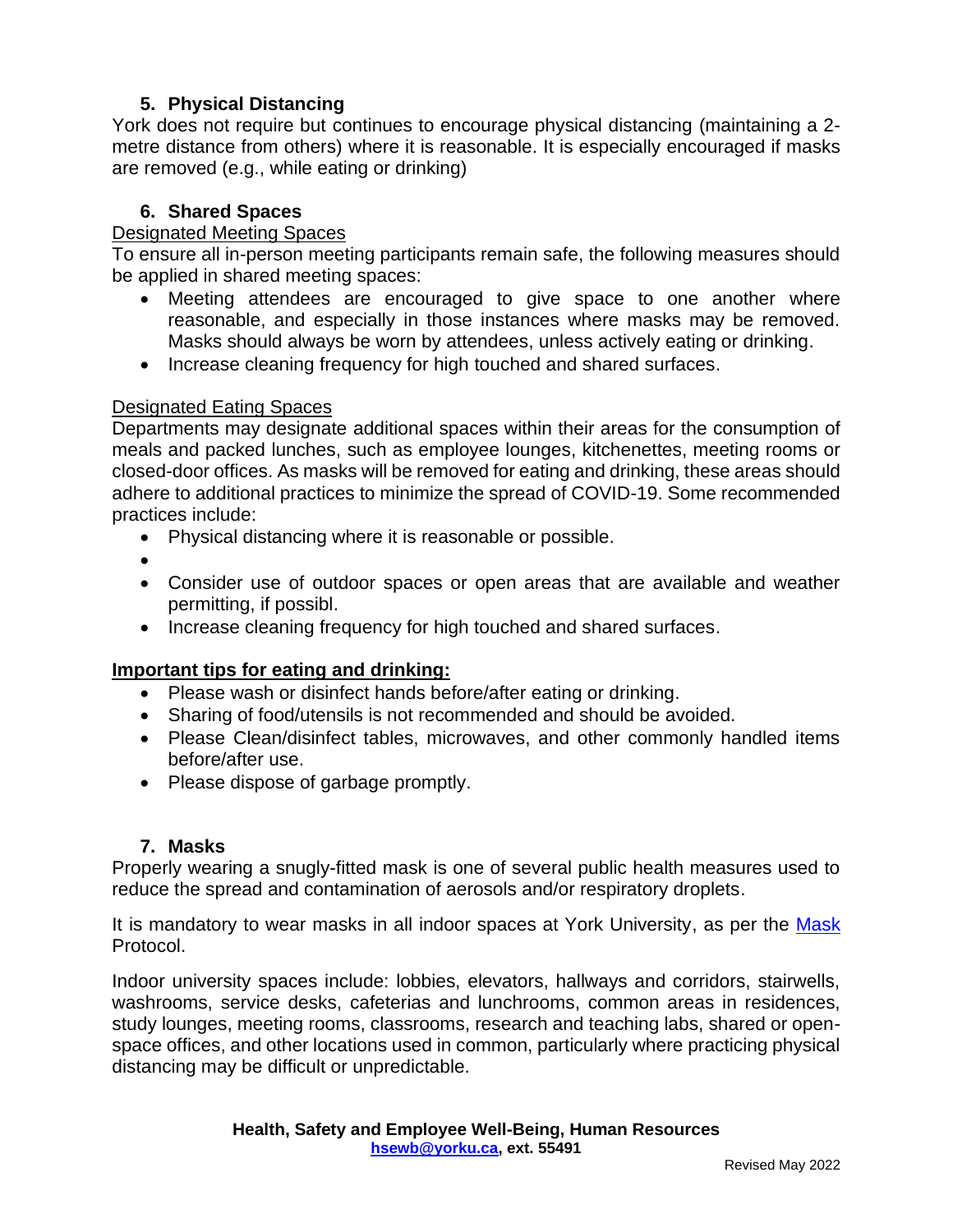All York community members should wear a mask in a manner that covers their mouth, nose and chin before entering a location where a mask is required, and for the duration of their stay, unless an accommodation applies. Review [Mask FAQs](https://www.yorku.ca/bettertogether/wp-content/uploads/sites/299/2022/03/2022-March_YorkUniversityMaskFAQs-Final-EN.pdf) and the Mask [Information Sheet](https://www.yorku.ca/bettertogether/wp-content/uploads/sites/299/2022/03/2022-March_YorkUniversityMaskInformationSheetV15-Final-EN.pdf) for more information.

### **8. Face shields**

A face shield is a device that has a transparent window or visor supported in front of the face that provides a barrier of protection to the eyes, nose and lips. A face shield is not an alternative to a mask as it does not protect others from your respiratory particles. A face shield may be worn with a mask as added protection for the wearer. They are an alternative to other acceptable forms of eye protection, such as goggles or safety glasses with side shields.

# **9. Personal Protective Equipment**

Personal Protective Equipment (PPE) are items worn to provide a barrier to help prevent potential exposure. At York, pre-existing procedures surrounding the use of PPE will continue based on the activities that are usually conducted (e.g., research, handling chemicals, etc.)

- $\circ$  Follow the requirements for wearing masks, as applicable to your task(s). A face shield does not provide equivalent protection as a mask. A mask should be worn, and if needed, a face shield or goggles on top of that.
- o Gloves are not required for COVID-19 prevention as proper hand washing is sufficient. However, gloves must be worn when it is anticipated that hands will come into contact with mucous membranes, broken skin, tissue, blood, bodily fluids, secretions, excretions, contaminated equipment or environmental surfaces.
- o Additional PPE may need to be worn (e.g., eye protection, goggles or a face shield) while in close proximity/contact with others, as determined by the health and safety risk assessment.

Where procedures are developed specific to COVID-19, training and education needs to be provided to applicable staff and faculty, including the safe use of PPE.

Employees and, where applicable, students should follow existing PPE protocols for performing tasks (e.g., contact with people experiencing homelessness on campus, Community Safety Security Services responding to medical calls, those in contact with animals for research etc.).

Employees should follow standard operating procedures and label directions for all cleaning products and other chemicals used for disinfection in their respective area(s).

| Area / Activity on<br><b>Campus</b>       | <b>Procedures to follow</b>                                                    | <b>Additional Resources</b> |
|-------------------------------------------|--------------------------------------------------------------------------------|-----------------------------|
| Labs, studios/shops<br>and other types of | Continue following pre-existing<br>$\bullet$<br>procedures surrounding the use |                             |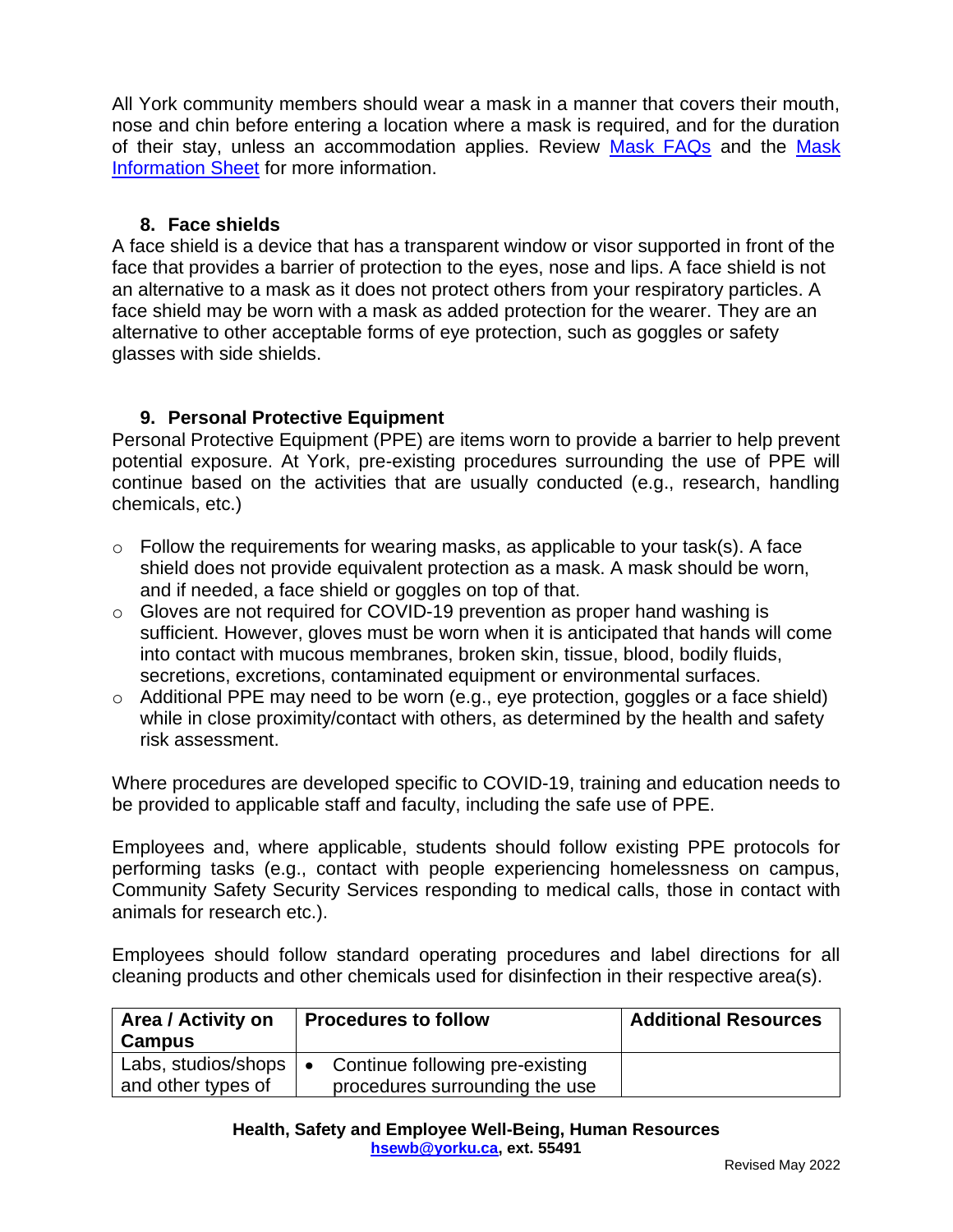| work/study/research  | of PPE based on the work                                    |                               |
|----------------------|-------------------------------------------------------------|-------------------------------|
| spaces               | activities that are performed                               |                               |
|                      | Additional and/or alternate<br>$\bullet$                    |                               |
|                      | COVID-19 plans that have been                               |                               |
|                      | put in place by the                                         |                               |
|                      | areas/Faculties/departments                                 |                               |
|                      | should also be followed to ensure                           |                               |
|                      | added precautions for health and                            |                               |
|                      | safety of personnel.                                        |                               |
|                      | Masks must be worn in all indoor<br>٠                       |                               |
|                      | spaces. However, in very rare                               |                               |
|                      | and exceptional circumstances, if                           |                               |
|                      | wearing a mask materially                                   |                               |
|                      | impairs the effectiveness of a                              |                               |
|                      | teaching activity, the mask can be                          |                               |
| Faculty/Instructors  | temporarily removed. If a mask                              |                               |
|                      | must be removed during                                      |                               |
|                      | teaching, it is encouraged to<br>maintain 2-metres physical |                               |
|                      | distance from others, where                                 |                               |
|                      | reasonable. Please put the mask                             |                               |
|                      | back on as soon as possible.                                |                               |
|                      | Fit-tested N95 respirators may be<br>٠                      | Where N95 respirators         |
|                      | required for certain tasks.                                 | are required, York's          |
|                      | When Facility Services staff are<br>$\bullet$               | <b>Respiratory Protection</b> |
|                      | cleaning the area/surfaces                                  | <b>Program</b> must be        |
|                      | associated with a probable or                               | followed. For example,        |
|                      | confirmed COVID-19 case,                                    | users must be clean-          |
|                      | surgical or procedural mask and                             | shaven and fit-tested.        |
|                      | eye protection (e.g., goggles,                              |                               |
|                      | face shield), gloves and                                    |                               |
| Cleaning and         | disposable coveralls must be                                |                               |
| disinfecting         | used. Manufacturer instructions                             |                               |
| (Facility Services / | must be followed for donning and                            |                               |
| Custodial staff)     | doffing PPE.                                                |                               |
|                      | When cleaning, it is important<br>٠                         |                               |
|                      | that disinfectants used are not                             |                               |
|                      | sprayed onto surfaces. Instead,                             |                               |
|                      | wipe surface down with a cloth                              |                               |
|                      | soaked/saturated with an                                    |                               |
|                      | adequate disinfectant solution.                             |                               |
|                      | For full effectiveness, allow                               |                               |
|                      | enough contact time prior, as per                           |                               |
|                      | the disinfectant.                                           |                               |
| Dons (Residences)    | Fit-tested N95 respirators<br>٠                             | Where N95 respirators         |
|                      |                                                             | are required, York's          |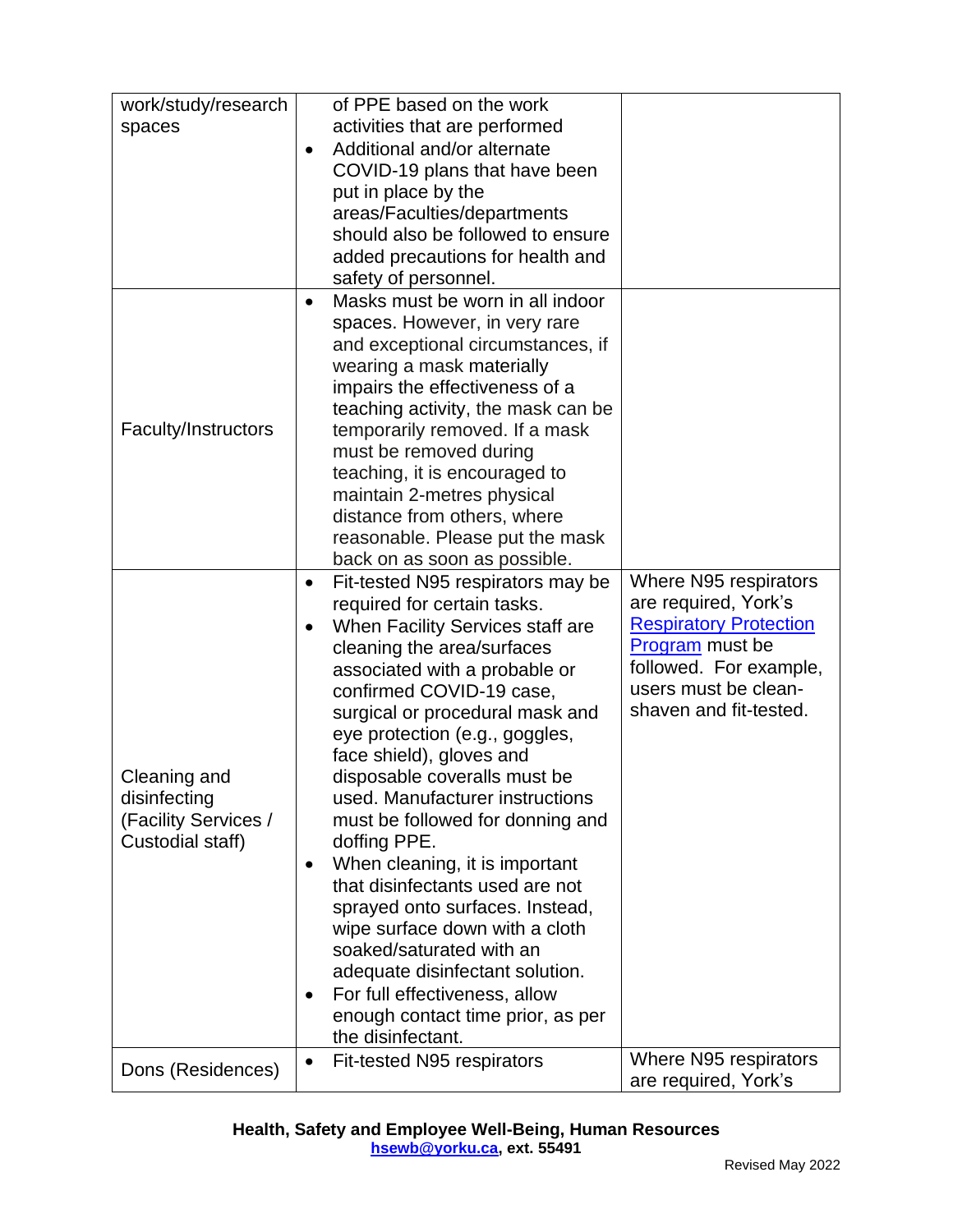| - Cleaning of bodily<br>fluids<br>- Any other work<br>activity involving<br>isolation rooms                                                    | Eye Protection (goggles, safety<br>$\bullet$<br>glasses)<br>Protective coveralls (e.g., tyvex<br>$\bullet$<br>suiting)<br>Hand Protection (gloves)<br>$\bullet$                                                                                                                                                                                                                                                                                                                                                                                                                                                                     | <b>Respiratory Protection</b><br>Program must be<br>followed. For example,<br>users must be clean-<br>shaven and fit-tested.                                                  |
|------------------------------------------------------------------------------------------------------------------------------------------------|-------------------------------------------------------------------------------------------------------------------------------------------------------------------------------------------------------------------------------------------------------------------------------------------------------------------------------------------------------------------------------------------------------------------------------------------------------------------------------------------------------------------------------------------------------------------------------------------------------------------------------------|-------------------------------------------------------------------------------------------------------------------------------------------------------------------------------|
| Housing Staff -<br>Maintenance and<br><b>Custodial Staff</b><br>(Any work activity<br>involving isolation<br>rooms e.g.,<br>cleaning, repairs) | Fit-tested N95 respirators<br>٠<br>Eye Protection (goggles, safety<br>$\bullet$<br>glasses)<br>Protective coveralls (e.g., tyvex<br>$\bullet$<br>suiting)<br>Hand Protection (gloves)<br>$\bullet$                                                                                                                                                                                                                                                                                                                                                                                                                                  | Where N95 respirators<br>are required, York's<br><b>Respiratory Protection</b><br>Program must be<br>followed. For example,<br>users must be clean-<br>shaven and fit-tested. |
| <b>Facilities</b><br>Maintenance<br>(Any work activity<br>involving isolation<br>rooms e.g., repairs)                                          | Fit-tested N95 respirators<br>٠<br>Eye Protection (goggles, safety<br>$\bullet$<br>glasses)<br>Protective coveralls (e.g., tyvex<br>٠<br>suiting)<br>Hand Protection (gloves)<br>$\bullet$                                                                                                                                                                                                                                                                                                                                                                                                                                          | Where N95 respirators<br>are required, York's<br><b>Respiratory Protection</b><br>Program must be<br>followed. For example,<br>users must be clean-<br>shaven and fit-tested. |
| <b>Security Services</b>                                                                                                                       | Follow existing PPE protocols for<br>$\bullet$<br>responding to medical calls<br>If responding to a sick individual,<br>$\bullet$<br>wear appropriate N95 mask if<br>available and fit-tested, otherwise<br>a medical mask should be worn<br>The individual suspected or<br>confirmed to have COVID-19<br>should be instructed to wear a<br>surgical or procedural mask<br>If entering an isolation room with<br>a probable or confirmed COVID-<br>19 case, wear appropriate fit-<br>tested N95 mask, Eye Protection<br>(goggles, safety glasses),<br>Protective coveralls (e.g., tyvex<br>suiting) and Hand Protection<br>(gloves) | Where N95 respirators<br>are required, York's<br><b>Respiratory Protection</b><br>Program must be<br>followed. For example,<br>users must be clean-<br>shaven and fit-tested. |

# **10.Training and Communication**

All York employees must do the following: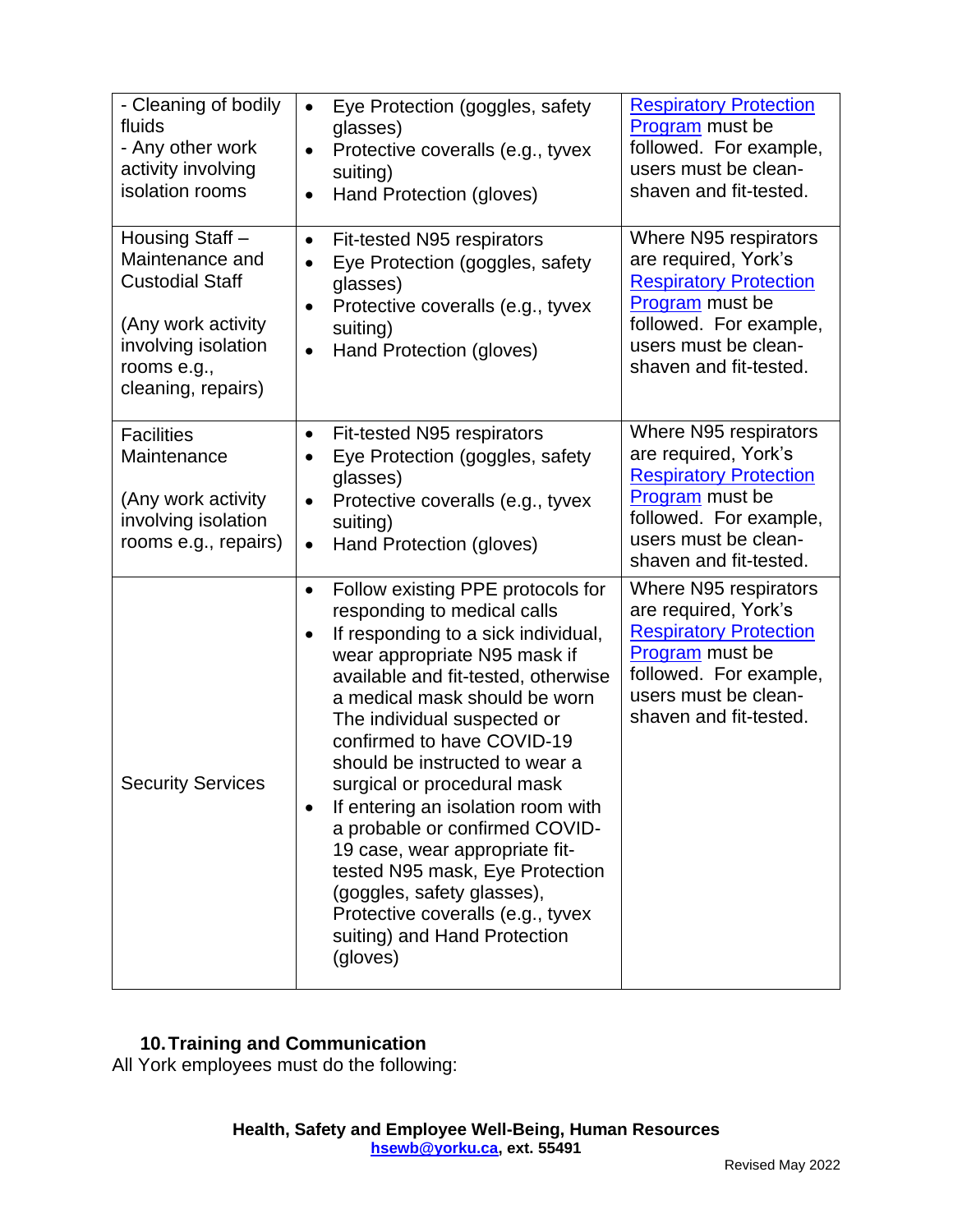- Review any and all education and training information posted on YU Link/YU Learn regarding COVID-19.
- Stay up to date with public health guidance and York University guidance.

Applicable signage related to COVID-19 will be posted.

## **11.Enhanced Ventilation and Air Filtration**

In response to COVID-19, Facility Services have improved airflow in buildings by installing high quality filtration products, to protect against airborne COVID-19 virus particles. Facilities Services continue to maintain and service HVAC systems as required. All academic buildings have mechanical ventilation in place to allow fresh air to be circulated. Upgrades focused on maximizing the amount of fresh air that the systems can handle. Systems are run 24/7 to improve air flow.

Time is allowed for the air in classroom spaces to be purged before students arrive and after they leave. Facility Services also use air filters similar to those found in hospitals, especially in highly occupied buildings. These filters are being replaced at a higher rate of frequency for increased health and safety protection. Facility Services also follow the latest recommendations and guidance set by the American Society of Heating, Refrigerating and Air-Conditioning Engineers.

For further information, refer to YU Better Together [Ventilation page.](https://www.yorku.ca/bettertogether/ventilation/)

# **12.Environmental Cleaning and Disinfection**

#### *i. Common/shared surfaces*

Cleaning practices are to be performed in accordance with the applicable Toronto Public Health Guidelines, by dedicated cleaning staff. More information on Custodial Services at York can be found here: [https://www.yorku.ca/facilities/.](https://www.yorku.ca/facilities/)

Cleaning and disinfection of high-touch surfaces and shared objects will be done frequently and when visibly dirty. Shared environmental surfaces include commonly touched surfaces such as sinks/faucets, toilets, electronics (computers and peripherals e.g., printers, keyboards, mice, touch screens and controls), equipment (e.g., tools, machines), furniture and other fixed items, such as plexiglass barriers, counter tops, stairway rails, floors, elevators, and walls. Cleaning of shared environmental surfaces will be determined by area management.

Outdoor spaces that are open for use, such as parking lots, grounds etc., will be monitored and cleaned as required (e.g., discarded gloves, masks, litter).

Cleaning and disinfecting of staff/student washrooms and other areas will be done as necessary throughout the day to maintain sanitation. Hydration stations are cleaned and disinfected at least twice a day and signage emphasizing public health measures are posted near hydration stations. All persons are encouraged to fill water bottles rather than drinking directly from the mouthpiece of water fountains.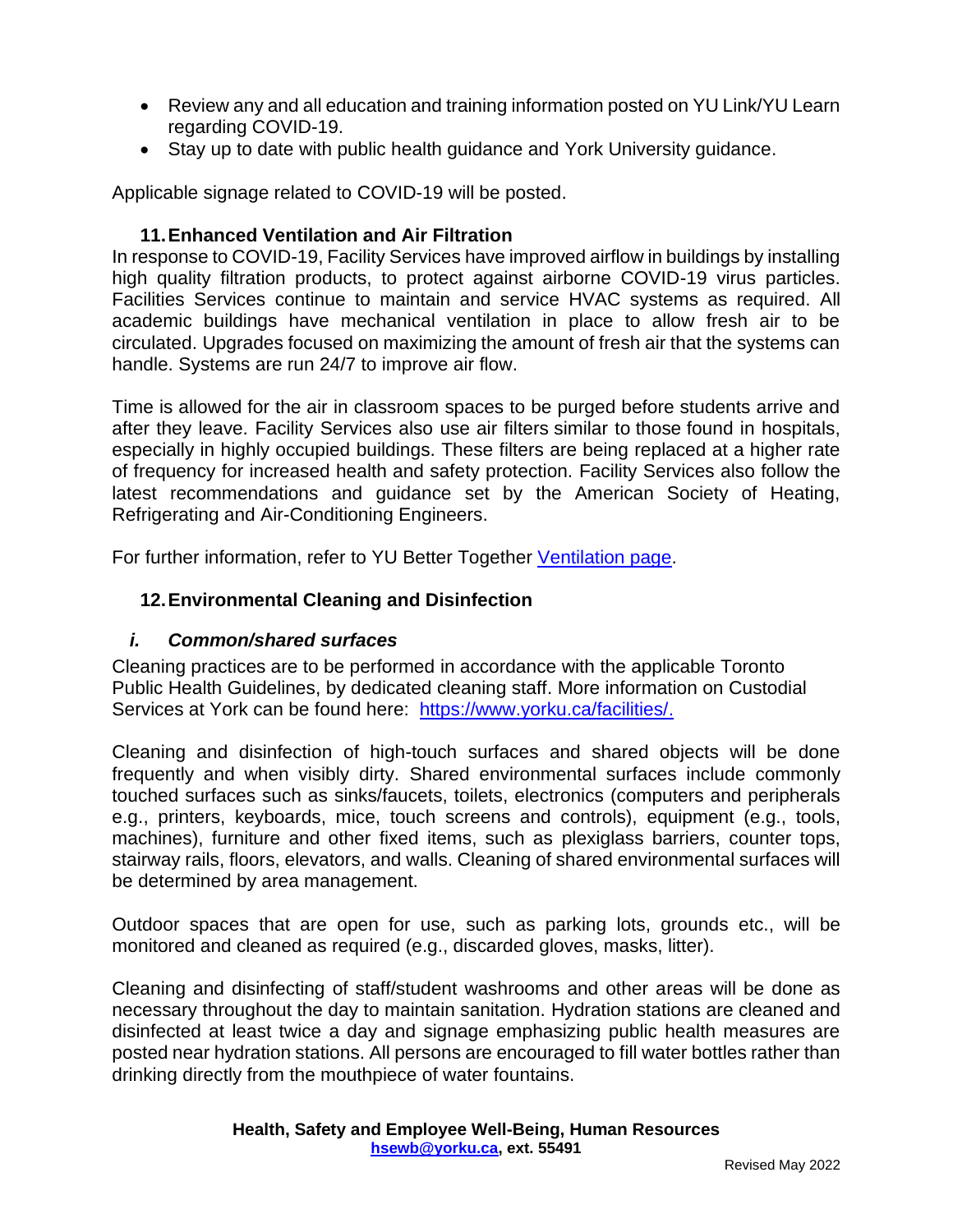## *ii. Shared Tools/Equipment*

- Proper hand washing is the most effective way in preventing the transfer of the COVID-19 virus from surface to surface, from the contaminated surface or material to the hands and then to other parts of the body, particularly the eyes, nose, and mouth.
- Avoiding or reducing the sharing of tools/equipment (where possible) is considered the most effective control measure. Where this is not possible, cleaning/disinfecting the hand tools/equipment that workers will be touching will add another layer of protection.
- Specific details on tool/machine sharing and cleaning will be determined by the area management, as per the risk assessment.
- Always wash your hands before touching your face or eating, or before getting into your vehicle to go home, regardless of other precautions taken.
- Disinfectant solutions must be prepared and used according to the manufacturer's recommendations for concentration, volume and contact time.
- Products used for cleaning and disinfection should follow manufacturers' recommendations and safety data sheet when preparing and handling safely, and appropriate PPE should be used to avoid chemical exposures.
	- o Staff (drivers and passengers) operating or using university vehicles whether owned, leased or rented must be masked. Consider asking passengers to sit in the back to maintain physical distance.
	- o Consider improving fresh air circulation using the vehicle climate control system and opening windows.
	- o Avoid the recirculated air option.

# **Additional Information**

[Toronto Public Health Guidance for Post-Secondary Institutions](https://www.toronto.ca/home/covid-19/covid-19-reopening-recovery-rebuild/covid-19-reopening-guidelines-for-businesses-organizations/covid-19-guidance-post-secondary-schools/) includes additional information with specific measures and precautions that can be considered, based on the tasks and activities conducted for the following areas:

- Classrooms and Labs
- Health and physical education/organized sports
- Music education
- Access to other campus amenities (e.g. gyms, lounges, seating areas)
- Libraries, study spaces, and other communal spaces
- Water fountains and bottle filling stations
- On campus dining/restaurants
- Dormitories/Residences
- Faculty/staff/student gatherings
- Communities with special needs
- International students and staff
- Mental health and well-being
- Workplace health and safety

Managers can access this guidance with respect to their area-specific operations. They should implement appropriate measures to ensure the health and safety of staff and faculty. Managers are encouraged to reach out to their Health and Safety Advisors as needed.